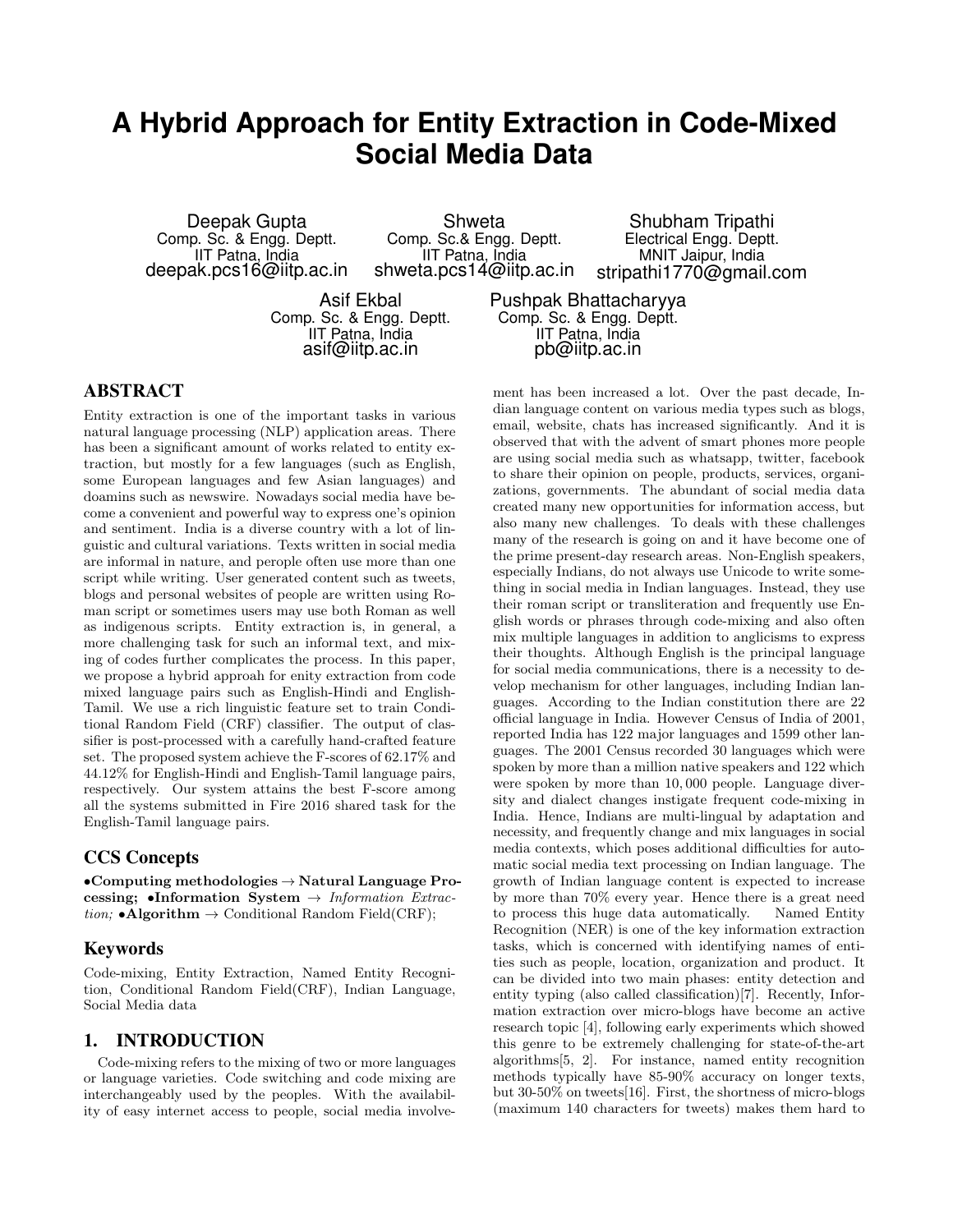interpret. Consequently, ambiguity is a major problem since semantic annotation methods cannot easily make use of coreference information. Unlike longer news articles, there is a low amount of discourse information per microblog document, and threaded structure is fragmented across multiple documents, flowing in multiple directions. Second, microtexts exhibit much more language variation, tend to be less grammatical than longer posts, contain unorthodox capitalization, and make frequent use of emoticons, abbreviations and hashtags, which can form an important part of the meaning. To combat these problems, research has focused on microblog-specific information extraction algorithms (e.g. named entity recognition for Twitter using CRFs[16] or hybrid methods[18]. Particular attention is given to micro-text normalization[8], as a way of removing some of the linguistic noise prior to part-of-speech tagging and entity recognition. In literature primarily machine learning and rule based approach has been used for named entity recognition (NER). Machine learning (ML) based techniques for NER make use of a large amount of NE annotated training data to acquire higher level knowledge by extracting relevant features from the labeled data. Several ML techniques have already been applied for the NER tasks such as Support vector vector classifier[9], Maximum Entropy[3, 10], Markov Model(HMM)[1], Conditional Random Field (CRF)[12] etc. The rule based techniques have also been explored in the task by[6, 13, 19]. The hybrid approaches that combines different Machine learning based approaches are also used by Rohini et al.[17] by combining Maximum entropy, Hidden Markov Model and handcrafted rules to build an NER system. Entity extraction has been actively researched for over 20 years. Most of the research has, however been focused on resource rich languages, such as English, French and Spanish. However entity extraction and recognition from social media text on for Indian language have been introduced on FIRE-15 workshop[15]. The code-mixing entity extraction from social media text on for Indian mix language introduced in the FIRE-2016. Entity extraction from codemixing social media text poses some key challenge which are as follows:

- 1. The released data set contains code mixing as well as uni-language utterance.
- 2. Set of entity are not limited to only traditional set of entity e.g. Person Name, Location Name, Organization Name etc. There are 22 different types of entities are there to extract from text.
- 3. There are lack of resources/tools for Indian languages. code-mixing makes problems more difficult for preprocessing tasks required for NER such as sentence splitter, tokenization, part-of-speech tagging and chunking etc.

## 2. PROBLEM DEFINITION

The problem definition of code-mixing entity extraction comprises two sub-problem entity extraction and entity classification. Mathematically the problem of code-mixing entity extraction can be described as follows: Lets  $S$  is codemixing sentence having n tokens  $t_1, t_2, \ldots t_n$ . E is the set of k pre-defined entity  $E = \{E_1, E_2, \dots E_k\}.$ 

1. Entity Extraction step: Extract set of tokens  $T_E =$ 

 $\{t_i, t_j \dots t_k\}$  from S whose characteristics is similar to any of the entity from entity set E.

2. Entity classification step: Classify each of the tokens of set  $T_E$  into one of the entity type from entity set E.

## 3. DATASET

There are two language pair data set available to evaluate the system performance. It was crawled from tweeter, mainly the crawled tweet are in English-Hindi and English-Tamil language mix. There are 22 types of entities present in the training data set in which the majority of entities are from 'Entertainment', 'Person' 'Location' and 'Organization'. The statistics of the training data set is shown in the Table-1. We have also shown some of the sample tweets from both Language pair in Table-2. English-Tamil language pair tweets contains some of the tweets from only Tamil language only. English-Hindi tweet data set contains total 2700 tweets from 2699 tweeter users. Similarly English-Tamil tweet data set contains total 2183 tweets from 1866 tweeter users.

| <b>Entities</b>      | English-Hindi    | English-Tamil   |  |  |  |  |
|----------------------|------------------|-----------------|--|--|--|--|
|                      | $#$ Entity       | $#$ Entity      |  |  |  |  |
| <b>COUNT</b>         | 132              | 94              |  |  |  |  |
| <b>PLANTS</b>        | 1                | 3               |  |  |  |  |
| <b>PERIOD</b>        | 44               | 53              |  |  |  |  |
| <b>LOCOMOTIVE</b>    | 13               | 5               |  |  |  |  |
| <b>ENTERTAINMENT</b> | 810              | 260             |  |  |  |  |
| <b>MONEY</b>         | 25               | 66              |  |  |  |  |
| TIME                 | 22               | 18              |  |  |  |  |
| <b>LIVTHINGS</b>     | $\overline{7}$   | 16              |  |  |  |  |
| <b>DISEASE</b>       | 7                | 5               |  |  |  |  |
| <b>ARTIFACT</b>      | 25               | $\overline{18}$ |  |  |  |  |
| <b>MONTH</b>         | 10               | 25              |  |  |  |  |
| <b>FACILITIES</b>    | 10               | 23              |  |  |  |  |
| <b>PERSON</b>        | 712              | 661             |  |  |  |  |
| <b>MATERIALS</b>     | 24               | 28              |  |  |  |  |
| LOCATION             | 194              | 188             |  |  |  |  |
| <b>YEAR</b>          | 143              | 54              |  |  |  |  |
| <b>DATE</b>          | 33               | 14              |  |  |  |  |
| ORGANIZATION         | 109              | 68              |  |  |  |  |
| QUANTITY             | 2                | $\Omega$        |  |  |  |  |
| <b>DAY</b>           | 67               | 15              |  |  |  |  |
| SDAY                 | 23               | 6               |  |  |  |  |
| <b>DISTANCE</b>      | $\boldsymbol{0}$ | $\overline{4}$  |  |  |  |  |
| Total                | 2413             | 1624            |  |  |  |  |

Table 1: Training dataset statistics for both the language pair. ENTERTAINMENT type of entity has the maximum no. of entity in both the language pair.

#### 3.1 Conditional Random Field(CRF)

Lafferty et al.[11] define the the probability of a particular label sequence  $y$  given observation sequence  $x$  to be a normalized product of potential functions, each of the form

$$
exp(\sum_{j} \lambda_j t_j(y_{i-1}, y_i, x, i) + \sum_{k} \mu_k s_k(y_i, x, i)) \qquad (1)
$$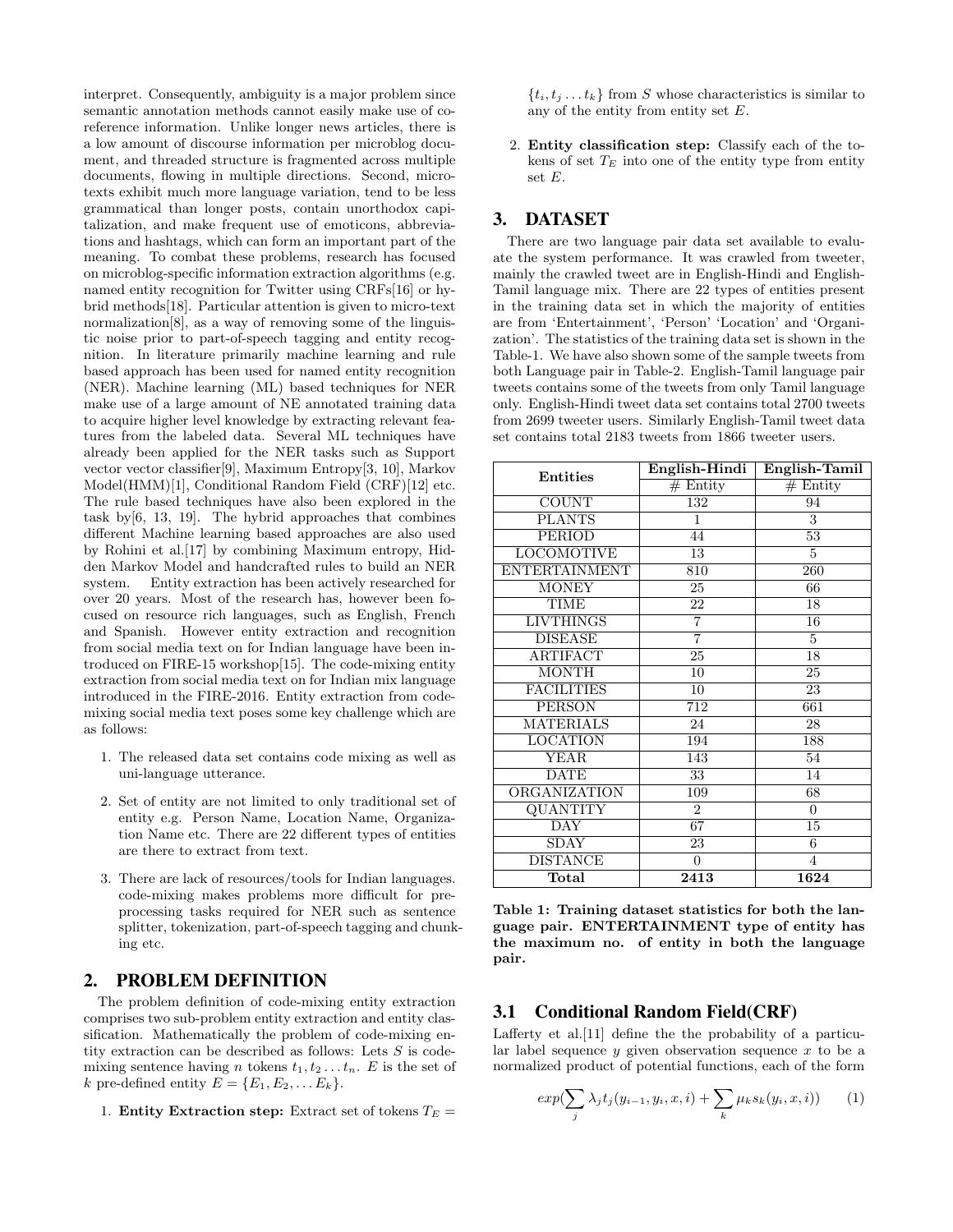| Langauage Pair | Sample Tweet                                 |  |  |  |  |  |  |
|----------------|----------------------------------------------|--|--|--|--|--|--|
|                | @YOUniqueDoc Nandu, muje shaq hai            |  |  |  |  |  |  |
|                | ki humari notice ke bagair tere ghar ke      |  |  |  |  |  |  |
| English-Hindi  | secret route ki help se you met kya.         |  |  |  |  |  |  |
|                | My intution is never wrong                   |  |  |  |  |  |  |
|                | A RiftWood Productions presents to you the   |  |  |  |  |  |  |
|                | season finale of Le' Bill & Giddy, La Muje'r |  |  |  |  |  |  |
|                | Ungala nenachu neengale romba proud          |  |  |  |  |  |  |
|                | ah feel panra vishayam enna ?!               |  |  |  |  |  |  |
| English-Tamil  | Post ur comments. Will be read               |  |  |  |  |  |  |
|                | on sun music at 5pm live;                    |  |  |  |  |  |  |
|                | IruMugan will be a $Class + Mass$ movie like |  |  |  |  |  |  |
|                | Than Oruvan. The biggest plus is the         |  |  |  |  |  |  |
|                | screenplay - Thambi Ramaiyah                 |  |  |  |  |  |  |

Table 2: Sample tweet from both language pair

where  $t_j(y_{i-1}, y_i, x, i)$  is a transition feature function of the entire observation sequence and the labels at positions  $i$  and  $i-1$  in the label sequence;  $s_k(y_i, x, i)$  is a state feature function of the label at position  $i$  and the observation sequence; and  $\lambda_i$  and  $\mu_k$  are parameters to be estimated from training data. When defining feature functions, we construct a set of real-valued features  $b(x, i)$  of the observation to expresses some characteristic of the empirical distribution of the training data that should also hold of the model distribution. An example of such a feature is

$$
b(x,i) = \begin{cases} 1 & \text{if the observation word at position } i \text{ is 'religion'}\\ 0 & \text{otherwise} \end{cases}
$$

Each feature function takes on the value of one of these realvalued observation features  $b(x, i)$  if the current state (in the case of a state function) or previous and current states (in the case of a transition function) take on particular values. All feature functions are therefore real-valued. For example, consider the following transition function:

$$
t_j(y_{i-1}, y_i, x, i) = \begin{cases} b(x, i) & \text{if } y_{i-1} = B\text{-}ORG \text{ and } y_i = I\text{-}ORG\\ 0 & \text{otherwise} \end{cases}
$$

This allows the probability of a label sequence  $y$  given an observation sequence  $x$  to be written as

$$
P(y|x,\lambda) = \frac{1}{Z(x)} exp(\sum_{j} \lambda_j F_j(y,x))
$$
 (2)

where  $F_j(y, x)$  can be written as follows:

$$
F_j(y, x) = \sum_{i=1}^n f_j(y_{i-1}, y_i, x, i)
$$
 (3)

where each  $f_i(y_{i-1}, y_i, x, i)$  is either a state function  $s(y_{i-1}, y_i, x, i)$  or a transition function  $t(y_{i-1}, y_i, x, i)$ .

#### 4. FEATURE EXTRACTION

The proposed system uses an exhaustive set of features for NE recognition. These features are described below.

- 1. Context word: Local contextual information is useful to determine the type of the current word. We use the contexts of previous two and next two words as features.
- 2. Character n-gram: Character n-gram is a contiguous sequence of n characters extracted from a given word. The set of n-grams that can be generated for a

given token is basically the result of moving a window of n characters along the text. We extracted character n-grams of length one (unigram), two(bigram) and three (trigram), and use these as features of the classifiers.

3. Word normalization : Words are normalized in order to capture the similarity between two different words that share some common properties. Each uppercase letter is replaced by 'A', lowercase by 'a' and number by '0'.

| Words       | Normalization |
|-------------|---------------|
| <b>NH10</b> | AA00          |
| Maine       | Aaaaa         |
| NCR.        | A A A         |

- 4. Prefix and Suffix: Prefix and suffix of fixed length character sequences (here, 3) are stripped from each token and used as features of the classifier.
- 5. Word Class Feature: This feature was defined to ensure that the words having similar structures belong to the same class. In the first step we normalize all the words following the process as mentioned above. Thereafter, consecutive same characters are squeezed into a single character. For example, the normalized word AAAaaa is converted to Aa. We found this feature to be effective for the biomedical domain, and we directly adapted this without any modification.
- 6. Word Position: In order to capture the word context in the sentence, we have used a numeric value to indicate the position of word in the sentence. The normalized position of word in the sentence is used as a features. The feature values lies in the ranges between 0 and 1.
- 7. Number of Upper case Characters: This features takes into account the number of uppercase alphabets in the word. The feature is relative in nature and ranges between 0 and 1.
- 8. Test Word Probability: This feature finds the probability of the test word to be labeled the same as in training data. The length of this vector feature is the total number of labels or output tags, where each bit represents an output tag, It is initialized with 0. If the test word does not appear in training, every bits retain their initially marked value 0. Based on the probability value, we have two features:
	- (a) Top@1-Probability: For the output tag with highest probability, its corresponding bit in the feature vector is set to 1. All other bits remain as 0.
	- (b) Top@2-Probability: For the output tag with highest and second highest probability, their corresponding bit are set to 1 in the feature vector. All other bits remain as 0.
- 9. Binary Features: These binary features are identified after the through analysis of training data.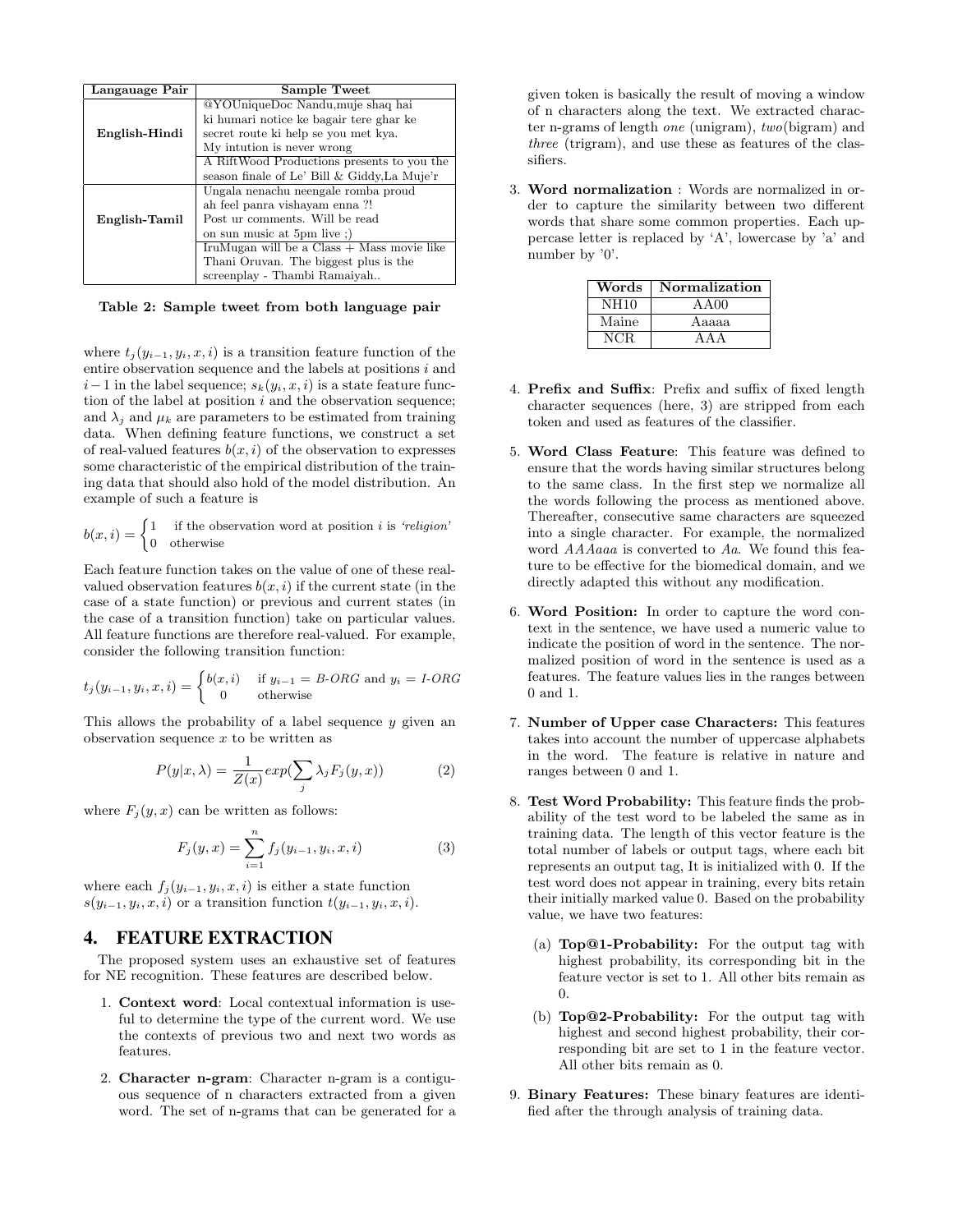- (a) isSufficientLength: Since most of the entity from training data have a significant length. Therefore we set a binary feature to fire when the length of token is greater than a specific threshold value. The threshold value 4 is used to extract the binary features.
- (b) isAllCapital: This value of this feature is set when all the character of current token is in uppercase.
- (c) isFirstCharacterUpper: This value of this feature is set when the first character of current token is in uppercase..
- (d) isInitCap: This feature checks whether the current token starts with a capital letter or not. This provides an evidence for the target word to be of NE type for the English language.
- (e) isInitPunDigit: We define a binary-valued feature that checks whether the current token starts with a punctuation or a digit. It indicates that the respective word does not belong to any language. Few such examples are  $\lambda u, D, P$  etc.
- (f) isDigit: This feature is fired when the current token is numeric.
- $(g)$  isDigitAlpha: We define this feature in such a way that checks whether the current token is alphanumeric. The word for which this feature has a true value has a tendency of not being labeled as any named entity type.
- (h) isHashTag: Since we are dealing with tweeter data , therefore we encounter a lot of hashtag is tweets. We define the binary feature that checks whether the current token starts with  $#$  or not.
- Input : Disease Name list as DN Living things list as  $LT$ ; Special Days list as SD List of pair obtained from CRF as L(W,C) Output: Post-processed list of (token,label) pair obtained after post-processing as PL(W,C')  $PL(W,C')=L(W,C)$ while  $L(W, C)$  is non-empty do if  $DN$  contains  $W_i$  then C=DISEASE;  $C' = C$ ; else if  $LT$  contains  $W_i$  then C=LIVINGTHINGS;  $C' = C$ : else if SD contains W<sup>i</sup> then C=SPECIALDAYS;  $C' = C$ ; else  $\mid$  C'=C; end return  $PL(W,C)$ ; Algorithm 1: Post-processing algorithm for code mixed data set

## 5. EXPERIMENTAL SETUP

To extract the entity from code mixed data we have followed three step approach, which are described in this section. Fig-1 shows a architecture diagram of our proposed approach.

#### 5.1 Pre-processing

Pre-processing stage is an important task before applying any classifier. The release data set was in raw text sentence having the list of entity. There are two step was performed as part of pre-processing.

- 1. Tokenization: Since the data set are crawled from Twitter therefore a suitable tokenizer which can deals with social media data need to be used. We used the CMU PoS tagger[14] for tokenization and PoS tagging of tweets.
- 2. Token Encoding: We used the IOB encoding for tagging token. The IOB format (Inside, Outside, Beginning) is a common tagging format for tagging tokens in a chunking task in computational linguistics (ex. Named Entity Recognition). The B- prefix before a tag indicates that the tag is the beginning of a chunk, and an I- prefix before a tag indicates that the tag is inside a chunk. An O tag indicates that a token belongs to no chunk.

# 5.2 Sequence Labeling

In literature primarily HMM, MEMM and CRF has been used for sequence labeling task. Here we used the CRF classifier for label the sequence of token. The features set described in section-4 were finally formulated to provide as input to our CRF classifier [11]. We used the  $CRF^{++1}$  implementation of CRF. The default parameter setting was used to carry out the experiment.

#### 5.3 Post-processing

The rule and dictionary based post-processing was performed followed by labeling obtained from CRF classifier. The detailed explanation are as follows:

# English-Hindi

For English-Hindi code mixed data we used dictionary of Disease Name, Living Things and Special Days. A list consist of 250 disease name was obtained from wiki page<sup>2</sup>. A manual list are created of 668 living things from different web page source. Similarly for list of special days, a manual list of 92 special days was obtained from this website<sup>3</sup>. The dictionary element was fired in the order as mentioned in Algorithm-1. At last regular expressions are formed to correct PERIOD, MONEY and TIME on post-processed output.

# English-Tamil

Since none of our team member are native Tamil speaker so we could not do deep error analysis of CRF predicted output. We used the same dictionary which was used in English-Hindi data set, because those dictionary contains only English word. Finally regular expressions are formed to correct

<sup>1</sup>https://taku910.github.io/crfpp/

 $2$ https://simple.wikipedia.org/wiki/List\_of\_diseases

 $^3 \rm{www.drikpanchanging.com/calendars/indian/indiancalendar.html}$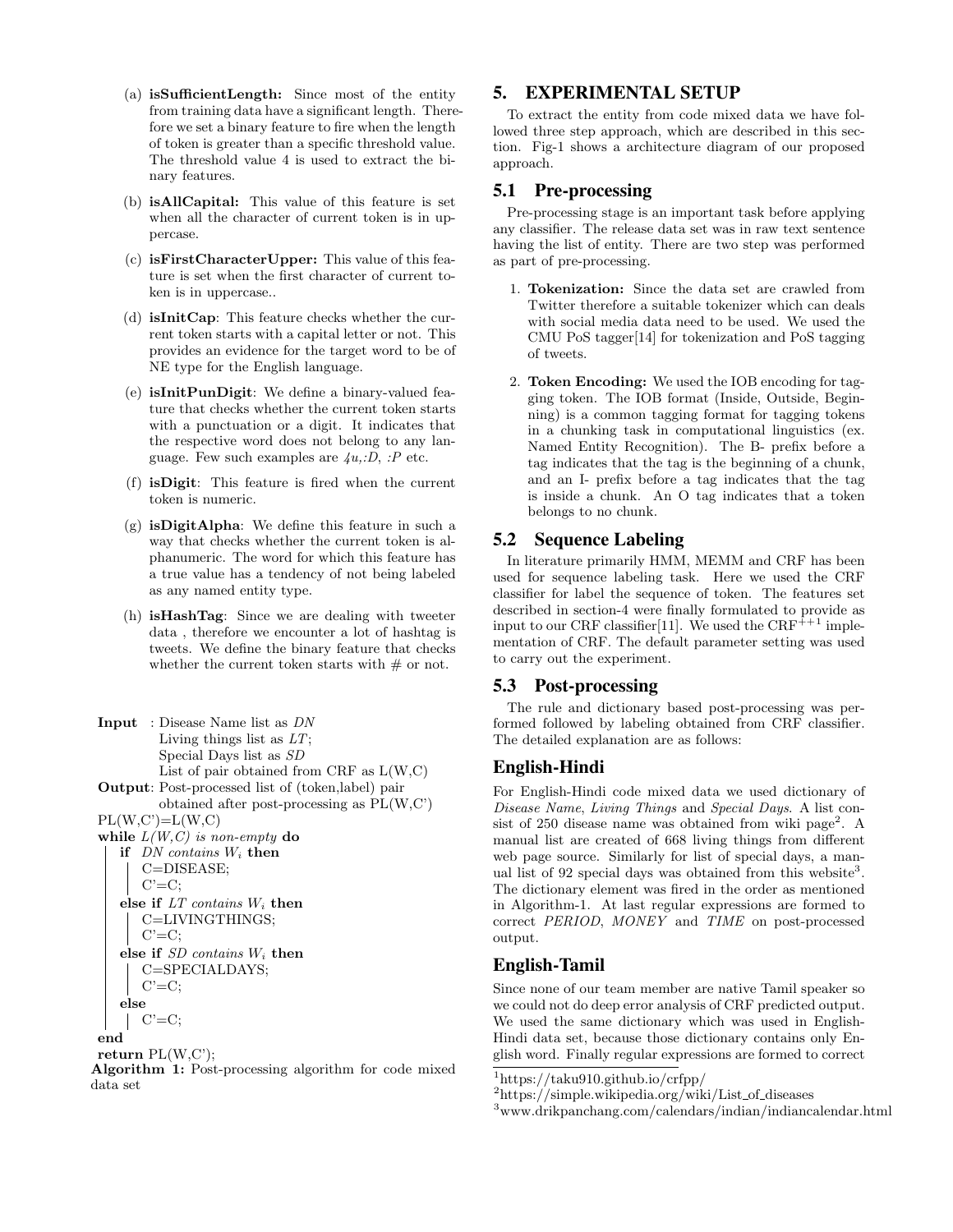| S. No.       | Team                 | $Run-1$ |            |       | $Run-2$ |       |       | $Run-3$ |       |       | Best-Run |             |       |
|--------------|----------------------|---------|------------|-------|---------|-------|-------|---------|-------|-------|----------|-------------|-------|
|              |                      | P       | $_{\rm R}$ | F     | Р       | R     | F     | ם       | R.    | F     | Р        | $\mathbf R$ | F     |
|              | Irshad-IIITHyd       | 80.92   | 59         | 68.24 | ΝA      |       |       | NΑ      |       |       | 80.92    | 59.00       | 68.24 |
| $\mathbf{2}$ | Deepak-IITPatna      | 81.15   | 50.39      | 62.17 | NΑ      |       |       | NΑ      |       |       | 81.15    | 50.39       | 62.17 |
| 3            | $VeenaAmritha-T1$    | 75.19   | 29.46      | 42.33 | 75      | 29.17 | 42.00 | 79.88   | 41.37 | 54.51 | 79.88    | 41.37       | 54.51 |
|              | $BharathiAmritha-T2$ | 76.34   | 31.15      | 44.25 | 77.72   | 31.84 | 45.17 |         | NΑ    |       |          | 31.84       | 45.17 |
| 5            | Rupal-BITSPilani     | 58.66   | 32.93      | 42.18 | 58.84   | 35.32 | 44.14 | 59.15   | 34.62 | 43.68 | 58.84    | 35.32       | 44.14 |
| 6            | SomnathJU            | 37.49   | 40.28      | 38.83 |         | ΝA    |       | NΑ      |       | 37.49 | 40.28    | 38.83       |       |
|              | Nikhil-BITSHyd       | 59.28   | 19.64      | 29.50 | 61.8    | 26.39 | 36.99 | ΝA      |       | 61.80 | 26.39    | 36.99       |       |
| 8            | ShivkaranAmritha-T3  | 48.17   | 24.9       | 32.83 | ΝA      |       |       | ΝA      |       | 48.17 | 24.90    | 32.83       |       |
|              | AnujSaini            | 72.24   | 18.85      | 29.90 | ΝA      |       |       | NΑ      |       |       | 72.24    | 18.85       | 29.90 |

Table 3: Official results obtained by the various teams participated in the CMEE-IL task- FIRE 2016 for code mixed English-Hindi language pair. Here P, R and F denotes precision, recall and F-score respectively.

| S. No.         | Team                  | Run-1 |       |           | $Run-2$ |       |       | Run-3 |       |       | $\operatorname{Best-Run}$ |       |       |
|----------------|-----------------------|-------|-------|-----------|---------|-------|-------|-------|-------|-------|---------------------------|-------|-------|
|                |                       |       | R     |           |         | ĸ     |       |       | ĸ     |       |                           | ĸ     |       |
|                | Deepak-IITPatna       | 79.92 | 30.47 | 44.12     |         | NA    |       |       | NΑ    |       | 79.92                     | 30.47 | 44.12 |
| $\overline{2}$ | $VeenaAmritha-T1$     | 77.38 | 8.72  | $15.67\,$ | 74.74   | 9.93  | 17.53 | 79.51 | 21.88 | 34.32 | 79.51                     | 21.88 | 34.32 |
| 3              | Bharathi Amritha-T2   | 77.7  | 15.43 | 25.75     | 79.56   | 19.59 | 31.44 |       | NΑ    |       | 79.56                     | 19.59 | 31.44 |
|                | RupalBITSPilani-R2    | 58.66 | 10.87 | 18.20     | 58.71   | 12.21 | 20.22 | 58.94 | 1.94  | 19.86 | 58.7                      | 12.21 | 20.22 |
|                | $ShivkaranAmritha-T3$ | 47.62 | 13.42 | 20.94     |         | ΝA    |       |       | NΑ    |       | 47.62                     | 13.42 | 20.94 |

Table 4: Official results obtained by the various teams participated in the CMEE-IL task- FIRE 2016 for code mixed English-Tamil language pair. Here P, R and F denotes precision, recall and F-score respectively.

the PERIOD, MONEY and TIME on post-processed output.



Figure 1: Proposed model architecture for Codemixed entity extraction

## 6. RESULT & ANALYSIS

An entity extraction model for English-Hindi & English-Tamil language pair are trained by using CRF as base classifier. We test our system on the test data for the concerned language pair. The proposed approach was used to extract the entity from both the language pair data.

The developed entity extraction and identification system has been evaluated using the precision $(P)$ , recall  $(R)$  and F-measure (F). The organizers of the CMEE-IL task FIRE 2016, released the data in two phases: in the first phase, training data is released along with the corresponding NE annotation file. In the second phase, the test data is released and no NE annotation file is provided. The extracted NE annotation file for test data was finally sent to the organizers for evaluation. The organizers evaluate the different runs submitted by the various teams and send the official results to the participating teams.

The official results for English-Hindi language pair are shown in Table-3. Our system(Deepak-IITPatna) performance are shown in bold font. Our system got the highest Precision of 81.15% among all the submitted system. The proposed approach achieved F-score of 62.17% on English-Hindi language pair. Table-4 shows the official result for English-Tamil language pair data set. Our system(Deepak-IITPatna) performance are shown in bold font. Our system is the best performing system among all the submitted system. We achieved the  $79.92\%$ ,  $30.47\%$  and  $44.12\%$  precision(p), re $call(r)$  and  $F-score(f)$  respectively. The reason for lower  $F$ score on Tamil-English could be the lack of good features which can help to recognize a Tamil word as named entity.

# 7. CONCLUSION & FUTURE WORK

This paper describes a code mixed named entity recognition from Social media text in English-Hindi and English-Tamil language pair data. Our proposed approach is a hybrid model of machine learning and rule based system. The experimental results show that our system is the best performer among the systems participated in the CMEE-IL task for code mixed English-Tamil language pair. For English-Hindi language pair system achieved the highest precision value 81.15% among all the submitted system. In future we would like to build a more robust code mixed NER system by using deep learning system.

#### 8. REFERENCES

- [1] D. M. Bikel, S. Miller, R. Schwartz, and R. Weischedel. Nymble: a high-performance learning name-finder. In Proceedings of the fifth conference on Applied natural language processing, pages 194–201. Association for Computational Linguistics, 1997.
- [2] K. Bontcheva, L. Derczynski, and I. Roberts. Crowdsourcing named entity recognition and entity linking corpora. The Handbook of Linguistic Annotation (to appear), 2014.
- [3] A. Borthwick. A maximum entropy approach to named entity recognition. PhD thesis, Citeseer, 1999.